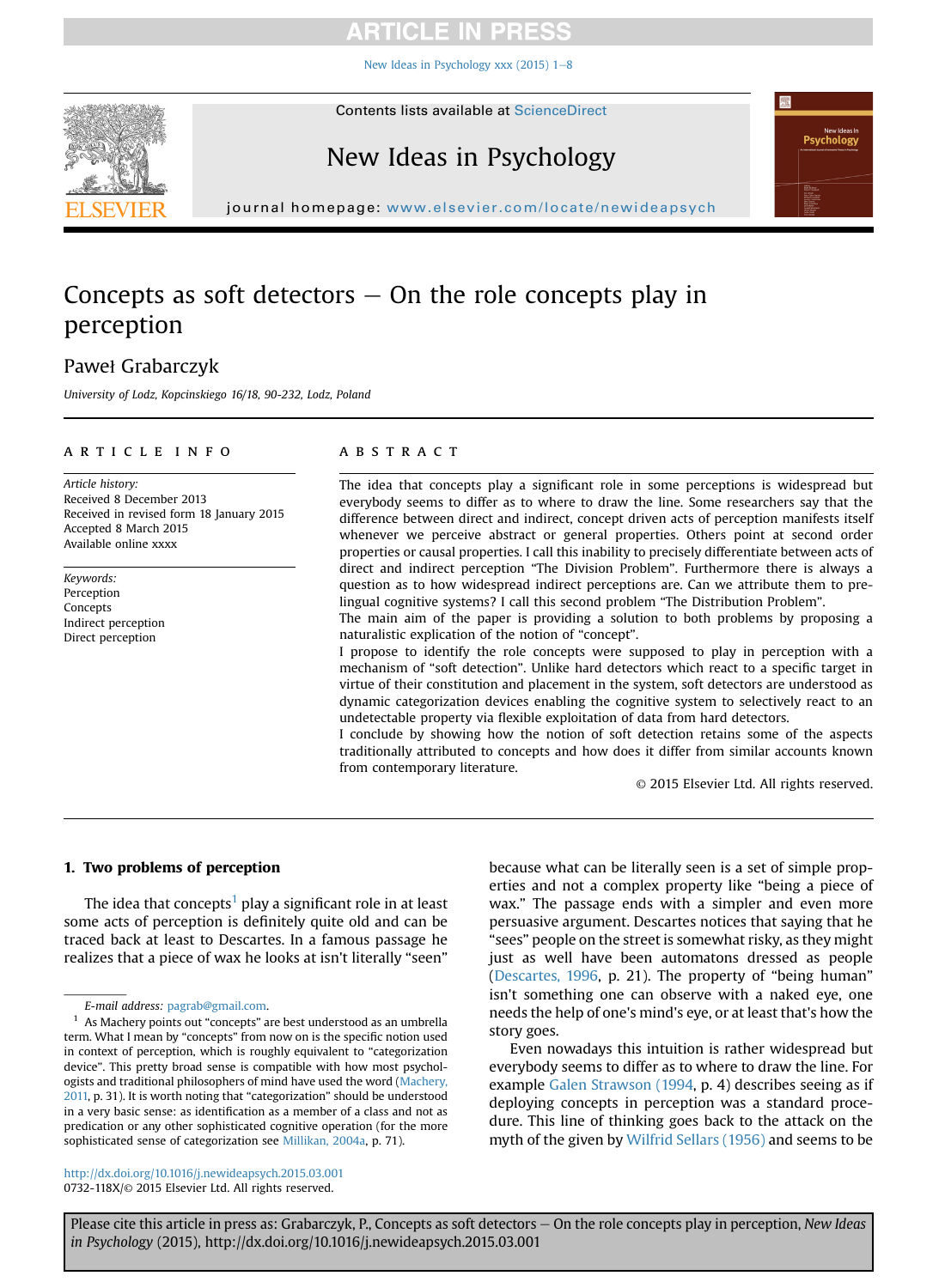still popular today ([Goff, 2012](#page-6-0)). Some researchers resort to notions of generality or abstractness [\(Block, 2008,](#page-6-0) p. 307; Grush,  $2007$ , p. 504)  $-$  as if we were supposed to be able to see without concepts as long as the term referring to the object we see isn't abstract or very general. For example, [Dretske \(2002\)](#page-6-0) argues that we don't have to know that something is an armadillo (and thus use the concept of armadillo) to see an armadillo on the road, but he is not so sure about the possibility of seeing an armadillo on the road without knowing that it is an animal (and thus having the concept of "animal"). Along somewhat similar lines [Millar \(1991\)](#page-6-0) argues that we cannot perceive a pumpkin without a corresponding concept.

Sometimes generality and abstractness are invoked directly (see [Murphy](#page-6-0) & [Medin, 1985](#page-6-0) or [Gelman](#page-6-0) & [Markman, 1986](#page-6-0)), sometimes they are implied in examples or experiments [\(Mandler, 2003\)](#page-6-0). Some researchers seem to think that concepts enter the picture when the observer displays the ability to perceive second-order properties [\(Wasserman, 2002](#page-7-0)), kind properties [\(Siegel, 2006](#page-6-0)) or causal properties (P. [Strawson, 1985; Taylor, Hunt, Medina,](#page-7-0) & [Gray, 2009](#page-7-0)). In the spirit of British empiricists and early positivists, perceivable properties are often divided into simple and complex and seeing the latter is supposed to involve concepts. But the division is typically either vague or seems highly arbitrary [\(Armstrong, 1993,](#page-6-0) p. 235).

The dichotomy I am interested in is often indicated by a linguistic difference, between a simple act of "seeing" and a complex, conceptually loaded act of "seeing as" [\(Dretske,](#page-6-0) [1995](#page-6-0), p.65).<sup>2</sup> Needless to say, showing that the vague difference has a linguistic counterpart does not solve the problem. Let's call this inability to settle on the boundary between simple and complex perception "the Division Problem".

The Division Problem is more strongly emphasized when we move from people to different cognitive systems. We do not have to go very far; it is enough to turn to descriptions of perception in non-human animals and infants. Consider the following simple argument:

A dog sees the postman

The postman is the best chess player in the city Thus, the dog sees the best chess player in the city.

Needless to say, the argument is formally valid but one may nonetheless refrain from accepting the conclusion.<sup>3</sup> One might say that the conclusion is just a shortcut for something like: "the dog sees the postman we know to be the best chess player in the city" because to see the best chess player in the city implies, among other things, having the concept of chess. But then again doesn't seeing the postman imply having a bunch of concepts that are probably too complicated for a dog to grasp, like a concept of a letter or a post office? So maybe

the only thing the dog can see is a man dressed in a particular way? But then again  $-$  what exactly do dogs know about dressing? In fact, as I argued elsewhere ([Grabarczyk, 2013\)](#page-6-0), once you go this route you might find yourself questioning animals' ability to see any objects at all (as opposed to seeing properties or events). The less complicated cognitive system you choose, the more aggravating the problem gets. Even if you wished to bite the bullet and decided that dogs do have the concept of chess you might start to hesitate when we switch dogs to fish, insects or simple artificial systems. In other words, even if indirect, concept driven perception exist, we have no clue as to how widespread it is. Let's call this problem "the Distribution Problem".

The Division Problem and the Distribution Problem shouldn't be confused with each other. They are obviously connected but nonetheless distinct. It could turn out that the solution to the first problem gives us the tools to differentiate between direct and indirect perception but only for complex cognitive systems; for example, it might turn out that the solution depends somehow on verbal reports from the perceiver. Alternatively it may turn out that indirect perception is possible only with complex systems (which solves the Distribution Problem) but that we are still unable to differentiate between direct and indirect perception (and are unable to solve the Division Problem).

Note that the Division Problem cannot simply be solved by appealing to a difference between subpersonal and personal perceptual states. At first glance it might be tempting to identify states of direct perception with subpersonal states. The temptation arises because the distinction between subpersonal and personal states is definitely more clearly drawn than the difference between direct and indirect perception. But there are several reasons not to go this route. First of all, the examples of direct, nonconceptual perception, like perception of colors, simple shapes etc., that have been indicated in the literature since Locke, are all examples of personal states. Second, there is nothing in the idea of a subpersonal state that prevents it from being determined by higher cognitive capabilities.

It might be tempting to decide that the whole dichotomy is ill-posed and should be abandoned altogether, but the options we are then left with aren't very attractive either. Should we decide that perception is in every case conceptually indebted and most creatures simply do not perceive in the sense we, as concept users, understand it [\(Carruthers, 1989](#page-6-0))? Or maybe we should go the other route and decide that perception is always direct and no one ever really needs concepts in perception? That is why I prefer to give the dichotomy between direct and indirect perception a chance by introducing a naturalistic explication of the notion of concept. I propose this in section 2. In section 3 I show how it can help us to solve both the Division and the Distribution problem as well as why it retains some of the intuitions associated commonly with concepts. In the last section i show how my notion of concepts differs from some of the similar ideas in the contemporary literature.

#### 2. Soft detectors

All natural and artificial cognitive systems cannot be isolated from the environment and have to employ some

<sup>&</sup>lt;sup>2</sup> "Seeing as" should not be confused with "seeing that." For a useful discussion of the latter see [Crane \(2009\)](#page-6-0).

 $3$  The reason for this is that at least some uses of the verb "to see" create an intensional context ([Anscombe, 1965](#page-6-0)). I do not discuss this problem in this paper but see [\(Grabarczyk, 2014\)](#page-6-0) for a possible extensional explication of the term "to see". This problem can be also analyzed using de dicto/de re distinction.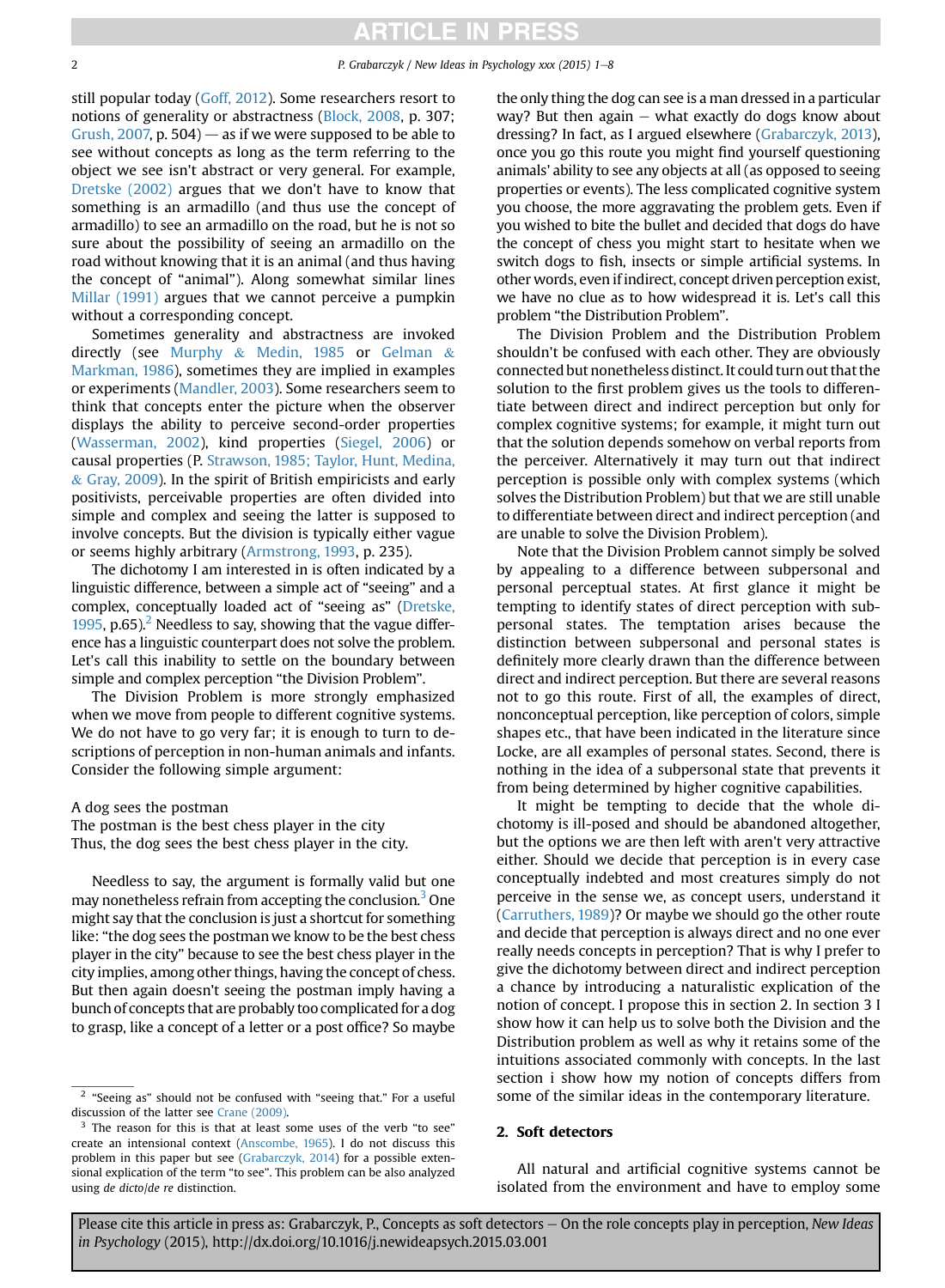detecting capabilities. These are possible thanks to receptors of some kind. Some of them are quite sophisticated and even controversial (for example the infamous "bug detector" in a frog; [Lettvin, Maturana, McCulloch,](#page-6-0) & [Pitts,](#page-6-0) [1959](#page-6-0)) while others' operation is fairly obvious because it is determined by their physical construction. Although details of their functioning may be complicated from a technical or anatomical standpoint, there is nothing philosophically puzzling about them. A thorough examination of such detectors and their place in the system's cognitive information flow is all that is needed for us to decide what it is that they detect. For example, studying a retina and seeing how it is constructed and how it is connected to the brain enables us to see that it sends signals only when confronted with a very narrow range of stimuli. That is, some of its detection capabilities  $-$  for example its spectral sensitivity  $-$  are fairly obvious. Compare it with the aforementioned "bug detector": the controversy it spawned (e.g., [Dretske, 2000,](#page-6-0) p. 67) arises in part because in order to establish its function we have to relate it to the phylogeny of the organism and phylogenetically defined functions are epiphenomenal [\(Bickhard, 2009\)](#page-6-0). But when asking whether the frog has a detector that reacts to black objects we don't have to make an epiphenomenal appeals to functions. Let's call detectors which require no appeals to epiphenomenal functions "hard detectors".

Of course there are lots of properties in the cognitive system's environment which cannot be detected using the system's hard detectors has that would still be beneficial to be able to detect. The fact that these properties cannot be normally detected does not make a given cognitive system oblivious to them. It reacts to them in the sense of being affected by them (but not via hard detectors). For example, a cognitive system without any receptors enabling it to probe the temperature of its environment can be nonetheless affected by it: it can freeze, melt or change its operations in a more subtle way. Still, we couldn't call these reactions "a detection"  $-$  the fact that my body reacts to a highly radioactive environment does not mean that I can detect radioactivity. Sometimes cognitive systems detect internal states which are effects of these interactions and some of these internal states may be very important for their survival. For example, if I learn to react to a poison I cannot detect because I learned the symptoms of the poisoning I may live longer. Thus, when a cognitive system is in luck and finds a co-referential property that is detectable for it (because it has a proper hard detector for this co-referential property) it can exploit this discovery. Let's call this situation a case of "proxy detection."

For example, a stickleback can detect the redness of objects directly and we don't have to appeal to its phylogeny to explain the mechanism by which it detects red things. But a female fish also uses this receptor as a proxy detector. It uses it to find males. Note that at the first glance you could as well say that it detects males, but you shouldn't be too attached to this description. In fact it may be argued that interpreting the fish's reaction as "detecting males" is anthropocentrism and violates Lloyd Morgan's Canon. Note that this supposed "male detector" is too tightly connected with redness detector and surprisingly  $rigid - it$  is not open to correction. The female fish is equally

attracted to red dummies as it is to males ([Tinbergen, 1953](#page-7-0)). It may be safer to say that it finds the color red sexually attractive than that it finds males sexually attractive.

In fact we can easily find something similar in our own experience. Most people are averse to very bitter things but they are genuinely surprised when they learn that this aversion can be traced back to the fact that many poisons have bitter taste. Yet, if a different intelligent life were to describe our reactions it might have just as easily said that we are averse to poison. Another, similar example is that humans are typically attracted to sweets. Later we may learn that it is so because sweet things have high caloric value. We may be surprised because in our experience we are attracted to the property of being sweet and not to the property of having a high caloric value. And even after we learn "the true nature" of this proxy detection our habits do not change. That's why artificial sweeteners work.

But sometimes the undetectable property is much more elusive. It seems to be present in a very heterogeneous group of objects. Consider the category of "food." In contrast to the categories we just mentioned, it is much more flexible. Many living organisms don't need much training to learn to eat things which are vastly dissimilar to the food they previously found in their natural habitat. Another example would be the category of "tasty" objects. What the organism detects when it encounters tasty objects is only an internal state of a specific pleasure and not the property that causes it. The problem is that the set of tasty objects is rather heterogeneous. But the need to detect tasty things is pressing. We could metaphorically say that the organism "assumes" a hidden intrinsic feature of all tasty objects. I used parentheses because this assumption isn't propositional. It isn't even a conscious decision. What I mean is only that the cognitive system in question has a specific mechanism of using detectable cues in a peculiar way: it relies on them but is in a constant readiness to replace them on the fly. The data coming from hard detectors can be, and often are, replaced by different data, according to the system's experiences. Think how rigid the frog's "bug detector" is by comparison to the mechanism rats employ when they learn to avoid food after an exposure to poison.

Let me describe it step by step: let's say that the cognitive system enters an internal state which it recognizes (via an internal hard detector) and which it values (positively or negatively). For example it feels pain. The cognitive system cannot detect the external cause of the state because it does not have a specific hard detector targeted on this distal property. For example, it cannot detect a certain poison. Sometimes it finds "the next best thing," a property which is directly correlated with the undetectable one, and the former starts to function as a proxy for the latter. The cognitive system may react, for example, with aversion to bitter food. But if a strong correlation cannot be found the cognitive system can still look for something weaker because finding some correlation is always better than succumbing to a random strategy. The system uses a collection of hard-detected cues which are relatively well correlated with the valued internal state.

The important thing is that the combination of signals isn't utilized the way the proxy detector was used; it works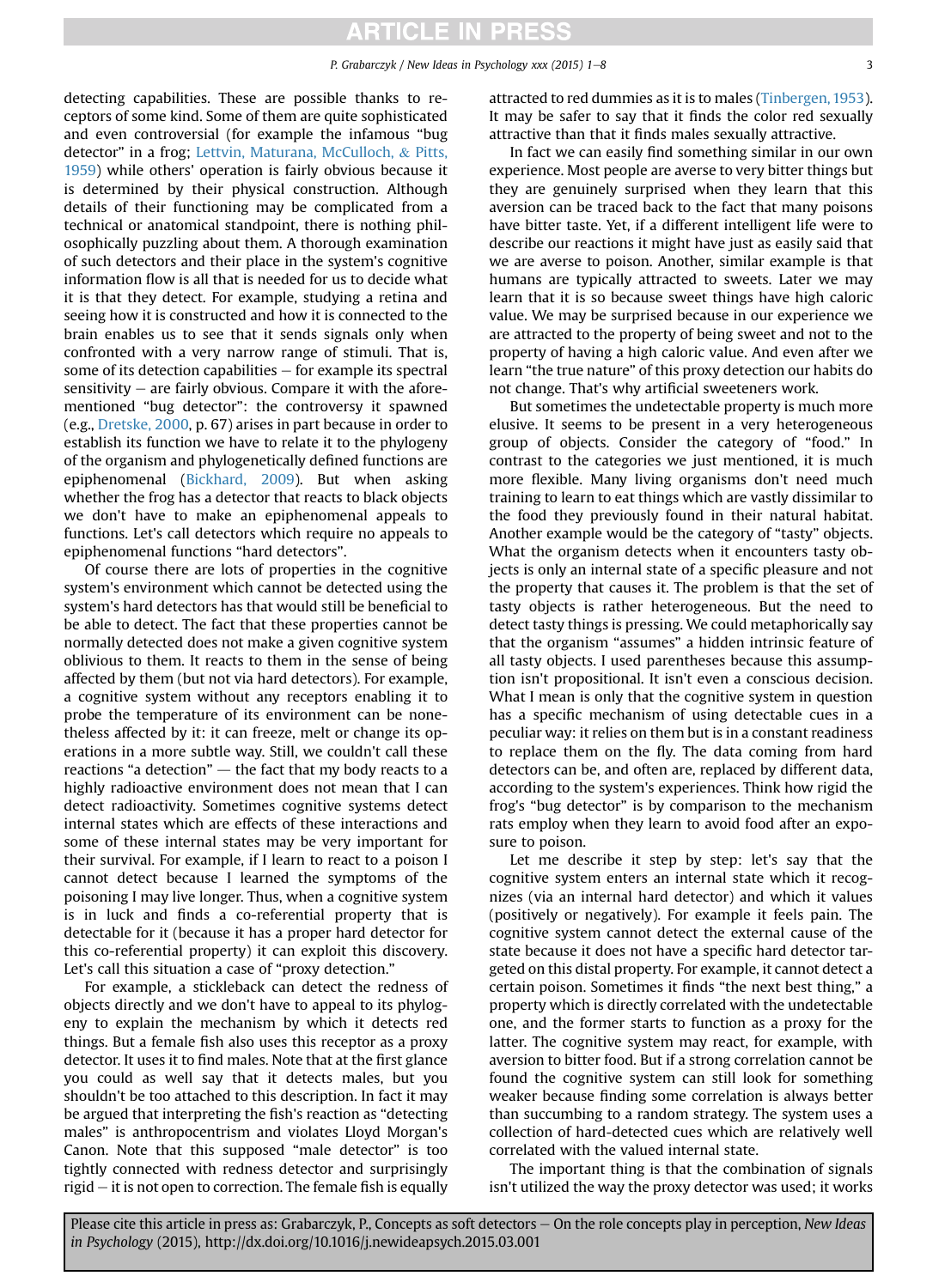P. Grabarczyk / New Ideas in Psychology xxx (2015)  $1-8$ 

more like a symptom or a working hypothesis in that it is always open to corrections. Its function is to target the property which isn't detectable and not simply replace it, as in the case of a proxy detector. Any detectable property which is used to fulfill this aim may be otherwise completely irrelevant. The cognitive system is ready to abandon such cues whenever they stop being useful and find new ones. We can learn that the poisonous substance has a certain color (most of the time) or comes from a certain source (most of the time) but we may then abandon both of these cues in a new environment. The ability to correct our behavior comes from the ability to detect the internal state which was the main reason we started to look for undetectable causes. Some tasty food may become perceived "as poison" provided that the cognitive system is deceived by it enough times. We could say that this ability to use cues without being attached to them is the ability to see past them: the cognitive system acts as if it directly perceived the undetectable property which caused the internal state the system values. Let's call this type of detection mechanism a "soft detector," and the properties it relies on "auxiliary properties".

It might be easier to grasp the idea of soft detectors if we compare them to the way organisms recognize individuals (such as our family members). We do not have to construct anything similar to the traditional philosophical "concept" (understood as a set of necessary and sufficient conditions) or to a prototype. What we do instead is that we use a more or less extensive set of reliable cues and change them when needed [\(Millikan, 2004b,](#page-6-0) p. 74).

It is also helpful to contrast this flexibility with those features we detect by hard detectors and with the ad hoc categories human beings can produce via language de-scriptions [\(Barsalou, 1983\)](#page-6-0). In the first case the receptor has simply been selected or designed for a particular task and it either does the job or it doesn't. It cannot be replaced even if it becomes erratic or obsolete in a new environment. On the other hand artificial ad hoc categories concern properties picked out by humans with descriptionslike "objects I packed for the trip". We are free when we create them but, once established, they are rigid. What belongs to a given ad hoc category is strictly determined by the content of a relevant description. The mechanism of soft detection is set to detect an undetectable property. That's why it cannot simply produce an artificial equivalent of its target constructed out of detectable auxiliary properties functioning as necessary or sufficient conditions-it could easily lose its real target.

To sum it up, let's compare three types of detectors I was talking about above:

Hard detectors are receptors which can be described without appealing to epiphenomenal functional properties. Proxy detectors are those hard detectors which are rigidly used by the cognitive system to detect features that happen to be correlated with some other features the cognitive system cannot detect via its hard detectors.

Soft detectors are used to selectively react to an undetectable property correlated with one of the system's detectable internal states. They operate on data provided from hard and proxy detectors and are highly flexible.

#### 3. Concepts as soft detectors

As announced in the title, I wish to identify concepts with soft detectors. Let's see why this might be a good idea. First, how soft detectors can help us in solving the Division and the Distribution Problems. Next, how they qualify as a good explication of "concepts"; that is, they retain enough important aspects of the original notion.

Soft detectors explain the difference between simple and complex acts of perception—that is, solve the Division Problem—in a naturalistic and rather straightforward way. Simple, "pure" or "direct" perception is perception realized via hard detectors. $4$  Complex, indirect or concept-laden perception is what is realized via soft detectors. Whichever way a given organism detects a given property is a matter of empirical study. We can learn the answer by studying the receptor set of a given cognitive system (its set of hard detectors) and its behavior (whether or not it is easily deceived by dummy targets, whether the detection mechanism is rigid or not, etc.).

This might be a good place for a reminder that the distinction we obtain by appealing to soft detectors is always relative to a given cognitive system. One system's soft detector can be a hard detector in another. Everything can be directly perceived—provided the perceiver has the right hardware. For example, humans don't have proper receptors to detect  $H<sub>2</sub>O$  and because of that they have to rely on soft detectors, as water detection is obviously important. But a different organism or a robot might easily perceived water directly, that is detect  $H<sub>2</sub>O$  via some kind of hard detector targeted at this substance. We could say that a soft detector works best when it plays the same role as an equivalent hard detector in a different system.

For the same reasons the solution to the Distribution Problem is also at hand. Everything boils down to how many cognitive systems use soft detectors. But now it finally becomes an empirical question to be answered by biologists and etiologists. It may be that some organisms do not have any soft detectors; not every cognitive system has to have them. Some systems can survive using only hard and proxy detectors  $-$  [Fodor's \(1986\)](#page-6-0) paramecia likely are a good example. Note that the mechanism of soft detection does not automatically exclude basic cognitive systems as it is fairly simple. In particular, it does not demand that the organism have any form of linguistic capability. The only thing that is needed is the ability to flexibly exploit the data provided by hard and proxy detectors and use it as cues for some undetectable property correlated with one of the system's internal states. So both problems that made the distinction between direct and indirect perception vague are now solvable by empirical means. To solve the Division Problem you have to study the set of detectors of a given system or species of systems, and to solve the Division Problem you have to study different species of cognitive systems.

 $4\,$  It may very well be the case that the number of actual hard detectors found in living organisms turns out to be rather modest. It would then be, in fact, in sync with philosophical tradition as lists of directly perceivable properties have always been short.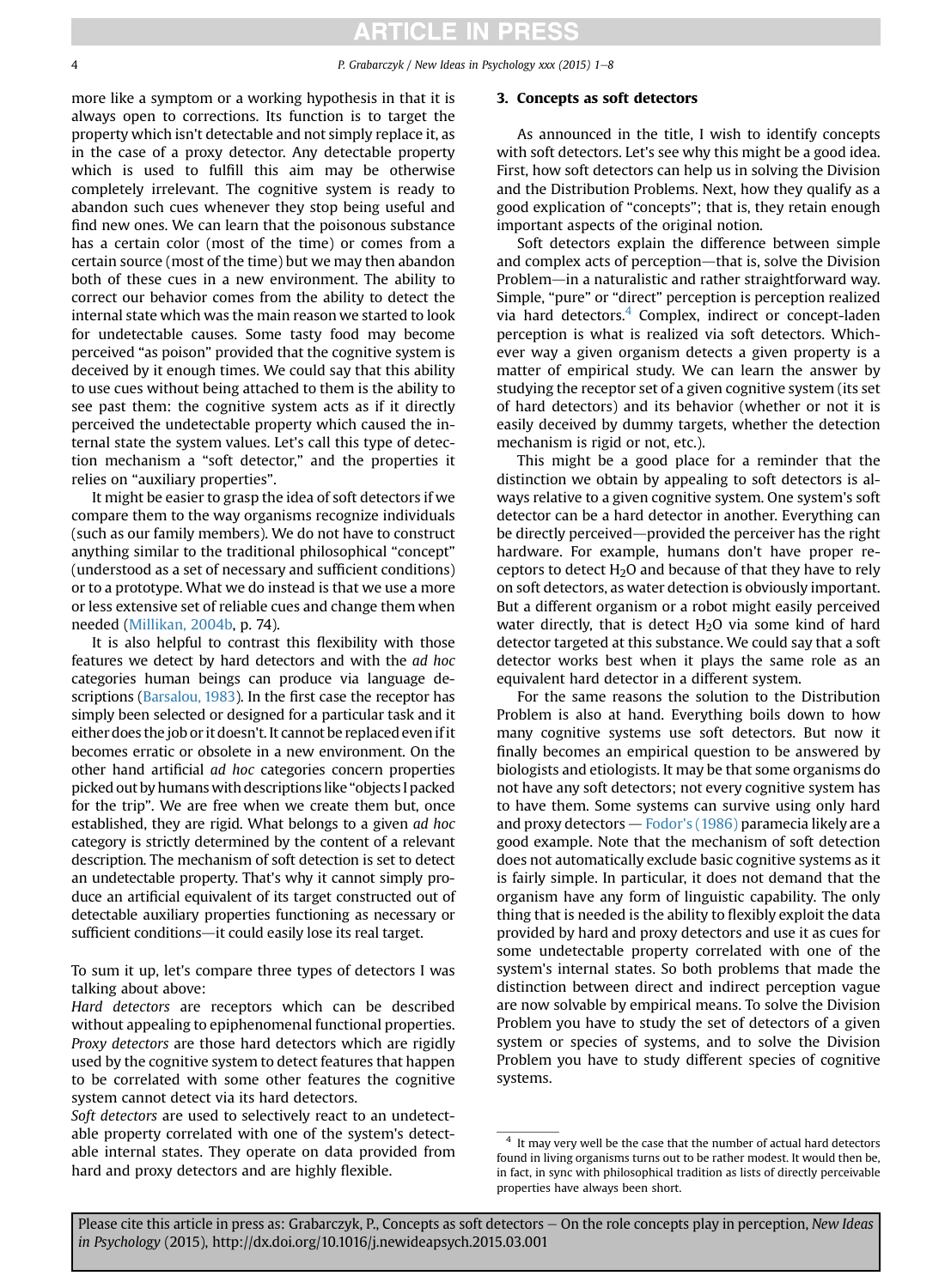The crucial reason why it is a good idea to treat soft detectors as an explanation of concepts is that they do exactly the same job that concepts were supposed to do  $$ they create a surrogate for perception where literal perception isn't possible. They enable cognitive systems to selectively react to undetectable properties and they do it transparently: the cognitive system reacts as if it perceived the undetectable property. We perceive the piece of wax because we soft-detect it. Let me remind you that this illusion of perception comes from the flexibility of soft detectors. Cognitive systems act as if they detected an undetectable property because they never become attached to the auxiliary properties they perceive through their hard and proxy detectors. It is different in the case of proxy detectors. The illusion of perception of an undetectable property breaks once we realize that proxy detectors are systematically fooled by dummy targets. In the case of soft detectors the illusion persists because they change when the cognitive system discovers an error (that is, a target which has the usual auxiliary properties but does not produce a desired internal state). You could say that because of its soft detectors the cognitive system can see past the auxiliary properties.

Another important reason for understanding concepts this way is that soft detectors help us understand why, although we know that some of the properties cannot literally be seen, we still tend to prefer to describe these acts of perception as direct perception. Let me give you an example. As mentioned above, we could pretty safely say that we do not have a hard detector for  $H_2O$ . What we do instead is use a collection of cues we detect via our hard detectors (for example, by our taste buds) but, contrary to the proxy detector of high caloric values we discussed above, we can easily change the cues when needed (for example, when the water from the reservoir we use changes its taste). Consider how it is reflected in our common descriptions of our perception: even after we learn about our proxy detector we still say that we experience sweetness (and not high caloric value). For some reason we don't care about the undetectable property. But we tend to say that we see water, although, as Descartes would have probably pointed out to us, we can technically only see translucent liquid. So in the case of water it is the undetectable property we are focused on. The reason is that the proxy detector was (and always is) set on detecting sweet things while the soft detector we use to detect water was (and always is) set on the single elusive property that links all the different portions of liquid we have found to have similar effects on us.

Even though I cannot really see that something is  $H_2O$  or that something is a "human being," etc., saying so remains the most natural verbal report of my perception. Soft detectors help us understand that what we really mean when we say, for example, that a dog sees a postman is that it successfully targets the undetectable property of being a postman. We say that it sees a postman and not the symptoms of being a postman because the symptoms are only temporarily relevant and used as long as they correlate with some internal property, $5$  so in a sense they are opaque.

Another aspect of concepts which is often hinted at but which most of the time remains undeveloped is their dependency on their user's experience ([Smith, Osherson,](#page-7-0) [Rips,](#page-7-0) & [Keane, 1988](#page-7-0)). It seems to be highly plausible that the concepts of a child differ from concepts of an adult ([Vygotsky, 1986\)](#page-7-0) and that the concepts of people coming from different cultures may be different [\(Nisbett, 2004](#page-6-0)). But it is far from obvious how this dependency mechanism actually works. Soft detectors can help us here because of their dynamic nature. They are always in flux because they are the effect of interaction between their user's past and present experiences. Note that soft detectors do not reproduce a well known problem that this sort of relativism normally leads to. Even if two systems use soft detectors that differ in terms of their auxiliary properties, they can be said to be the same detector as long as they are set to detect the same undetectable property.

Last but not least, it is worth pointing out that soft detectors also retain some of the vaguer intuitions associated with concepts and indirect perception (although they do it in a somewhat deflationary way). Similarly to concepts the properties we perceive via soft detectors can be said to be more "general" because they are ascribed to a very heterogeneous group of objects. They can also be said to be "immaterial" or "abstract" because their targets are never really detected by the system's receptors. Furthermore, echoing Locke's distinctions, simple perception seems more certain and less prone to skepticism than perception mediated by soft detectors because the former cannot be changed and the latter is constantly evaluated and ready for modifications. Of course hard detectors can fail us just like every other biological mechanism. But soft detectors may lead to a whole new level of failure because it can always turn out that they don't target any genuine property (when the group of objects happened to be too heterogeneous after all) or that their detection rate has dropped significantly over time (when some of the newly encountered objects didn't fit them as well as the old ones have). Soft detectors are created by a cognitive agent and because of this there is no guarantee that that their targets exist. After all it wouldn't be especially surprising if there was no single property of "being tasty" but it does not change the fact that the system expects it to exist. Keep in mind that this expectation means nothing more than a constant readiness for revisions of the corresponding auxiliary properties.

#### 4. Objections

Up to this point I consciously abstained from clearing up some of the doubts that could have appeared along the way. The reason for it is that I wanted to have a clear presentation of the idea of concepts as soft detectors. It is nonetheless important to avoid some of the foreseeable confusions and answer some of the obvious questions. It is especially needed because soft detectors can be conflated with other ideas known from contemporary literature.

First of all, it is important not to conflate the opposition between soft detectors and ad hoc categories on the one <sup>5</sup> For example a specific type of irritation only postmen elicit in the dog. **hand with the opposition between natural and artificial**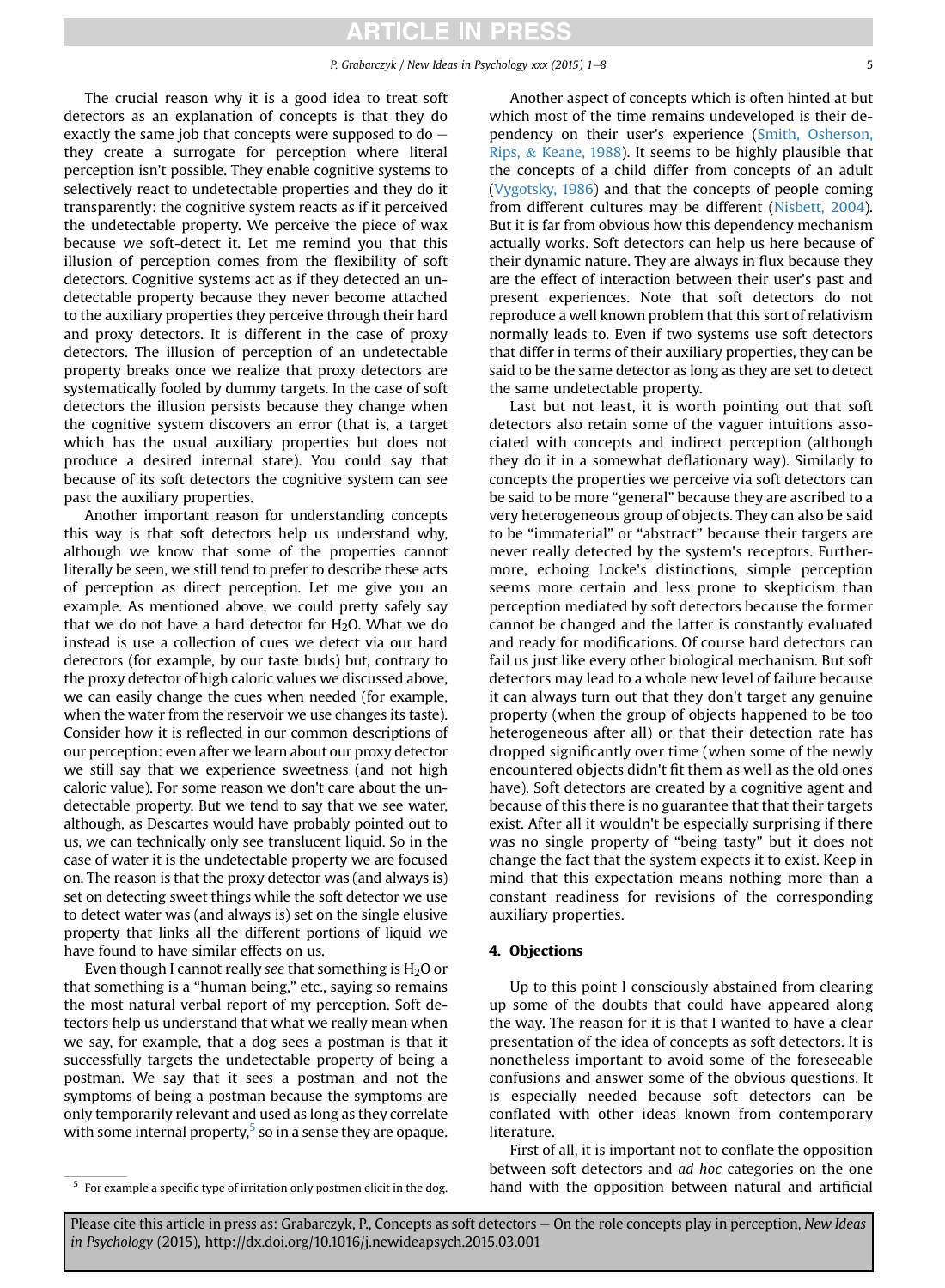kinds on the other hand. On the face of it, it might be tempting.<sup>6</sup> Soft detectors arise as part of a natural cognitive process. Ad hoc categories are consciously created language artifacts. It is only fitting that the former are better suited for natural kinds and the latter for artifacts. But remember that the cognitive system cannot know a priori whether a given object belongs to a natural or artificial kind so its detecting capabilities cannot be based on this distinction. We would have to assume that there exists a prior more basic classification process used to differentiate between artificial and natural kinds. Some of the well known ex-amples of human behavior suggest otherwise: as [Putnam](#page-6-0) [\(1975\)](#page-6-0) points out in his seminal paper, people often seem to treat artifacts as natural kinds. We probably don't have an artificial/natural detector, although it seems that we can easily distinguish between living and non-living objects [\(Leslie, 1988\)](#page-6-0). But we shouldn't conflate these: a sliding rock is a natural kind object that is not alive. Moreover, as we established before, there is nothing about soft detectors that precludes basic cognitive systems from using them. For obvious reasons such systems cannot create ad hoc categories and because of that probably won't use soft detectors exclusively for natural kinds as they encounter artifacts in their environment.

It is also important not to conflate soft detectors with natural indication; for example, with [Millikan's \(2004b\)](#page-6-0) "locally natural recurrent signs." What the cognitive system learns in the case of natural indication is that it should transfer some of the reactions which it normally had when it experienced one stimulus to a new stimulus. For example, it learns that it should escape not only when it sees fire but also when it sees smoke. But these two stimuli do not differ fundamentally, whereas in the case of soft detection the target property is undetectable and the auxiliary properties are detectable. In this sense natural indication is more remindful of proxy detection. But it differs from proxy detection as well in that it doesn't transfer all the reactions to the new stimulus. For example, even though smoke is the natural sign of fire you wouldn't quickly take your hand out of smoke. Similarly, an animal learning how to find its prey may learn to use the droppings of the prey as a sign, but does not try to attack the droppings.

It is also important to differentiate soft detectors from anticipatory mechanisms (like those presented in  $No\ddot{e}$ , [2004](#page-6-0)). Unlike anticipation soft detection doesn't simply precede a given experience. The experience of the undetectable property never actually takes place. In a sense I have never tasted  $H_2O$  – only odorless and tasteless liquids quenching thirst.

The notion arguably closest to soft detectors is Millikan's "substance concept." Like soft detectors substance concepts do not have to contain "the essence" of their target or its statistical likeness; all that is needed is a bunch of reliable indicators which can be used to recognize their target [\(Millikan, 2004a\)](#page-6-0). There are nevertheless three important differences between my notion of "soft detectors" and Millikan's notion. First of all Millikan's notion hinges on a specific ontology (hence the name) and my view can be easily modified to suit different ontologies. Second of all, the main reason Millikan introduces substance concepts is to explain the ability to gather knowledge of objects, not to explain perception. It makes no use of the difference between detectable and undetectable properties and it is, in fact, sometimes hard to say whether a given act of recognition calls for a substance concept or not.<sup>7</sup> As such it couldn't help us with our two problems: The Division Problem and The Distribution Problem. The third difference is that Millikan's conception presupposes externalism. A substance concept depends solely on the real or historical kind it is hooked to. This approach does not fit well with my aim of creating a naturalistic explication of the notion of concept (as it is used in the context of perception). To give you a concrete example: if a cognitive system does not differentiate its reactions to jadeite and nephrite [\(Putnam,](#page-6-0) [1975](#page-6-0)) because it enters the same internal state while encountering both, than its soft detector is relatively coarse-grained. We could say that the system has a more general concept of jadeite-nephrite.<sup>8</sup>

Readers may also ask how exactly soft detectors differ from prototypes in the prototype theory of concepts. The single biggest difference is that, just like Millikan's substance concepts, soft detectors can be more deficient in data than prototypes  $-$  as long as they serve their function they can use a single cue. Furthermore, as we saw in section 3, soft detection allows us to readily discern between perception that needs conceptual input from perception that does not; that is, solve the Division Problem. You just don't have this possibility with prototypes. Is relatively simple perception, for which there is no need of postulating a soft detector, correlated with a corresponding prototype: a prototype for redness, for example?<sup>9</sup> Or maybe it is rather that prototypes enter the picture only in more complex situations like seeing a postman?

Furthermore, soft detectors do not have some of the well known disadvantages of prototypes. Prototype theory has to deal with something that [Machery \(2011,](#page-6-0) p. 85) calls "the selection problem." It is obvious that prototypes do not consist of fully realized detailed models of the objects they are prototypes of. So what exactly is the selection mechanism which takes some of the typical (or cue-valid) properties and leaves out others? This problem doesn't affect soft detectors. They comprise whatever auxiliary properties prove to be working at the time because their only job is to detect their target. If enough auxiliary properties have been picked, then there is no need to find any more because they never were needed to produce a model of the target.

 $6$  Some researchers propose to differentiate representations according to whether they are representations of natural kinds or artifacts ([Komatsu, 1992](#page-6-0), p. 513).

For example see the discussion about the recognition of a "white thing" ([Millikan, 2004a](#page-6-0), p. 27).

This is also the important difference between soft detectors and Gibson's affordances  $-$  affordances are also individuated on the side of the world rather than on the side of the cognitive system ([Gibson, 1979](#page-6-0)). <sup>9</sup> For some researchers it certainly is, see [\(Rosch, 1973\)](#page-6-0).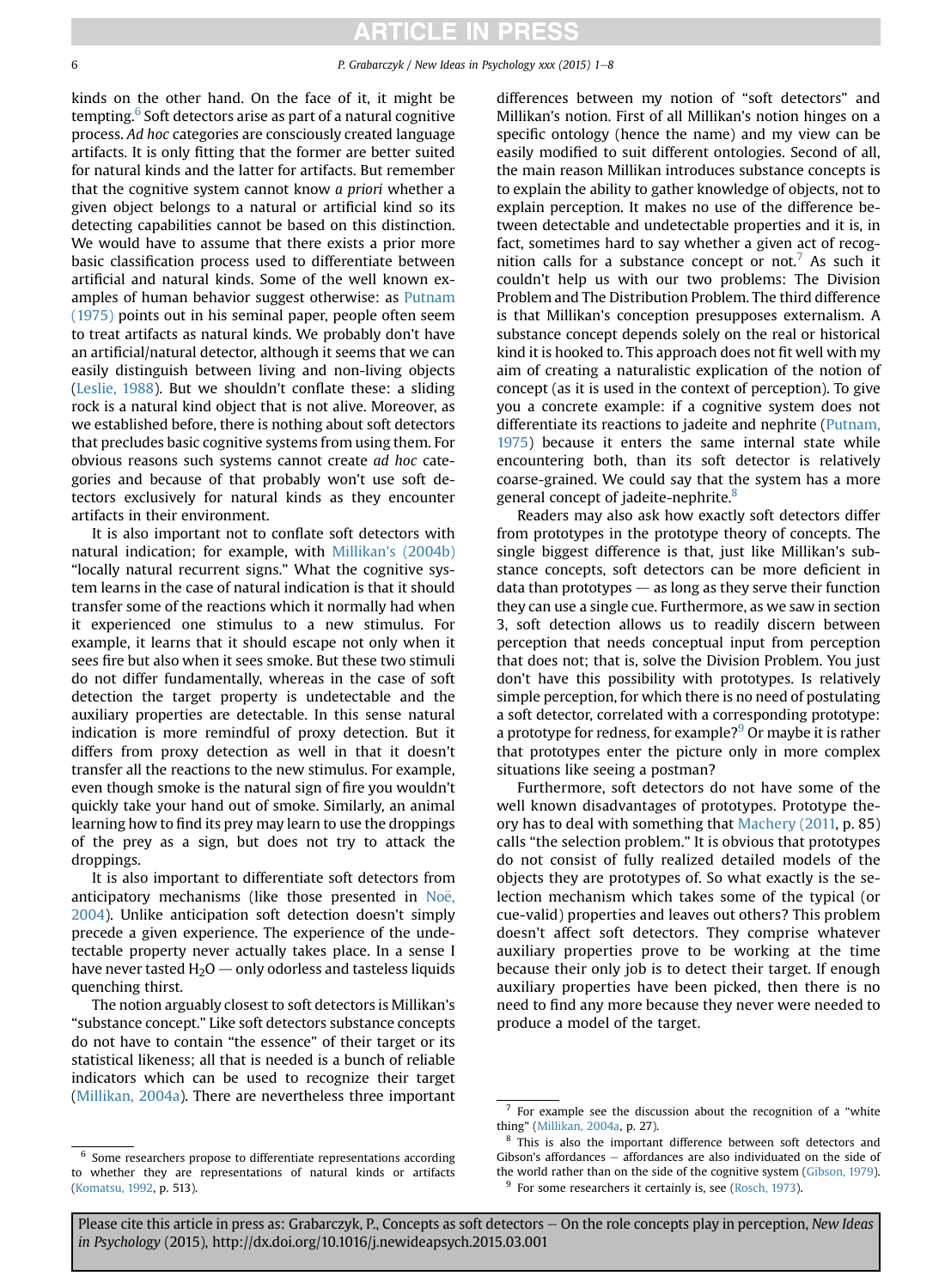## **ARTICLE IN PRESS**

P. Grabarczyk / New Ideas in Psychology xxx (2015)  $1-8$  7

<span id="page-6-0"></span>Last but not least, let's address the most general question that might have occurred to the reader. How do we know whether soft detectors exist? What exactly is the status of the account presented in section 2? It is important to understand that the idea of soft detectors does not come as a result of some new empirical discovery. Nor is it a speculation positing a new mental faculty which hopefully will be soon discovered. We already know quite well that we are able to categorize objects according to properties which we have no hard detectors for. We know that we make verbal reports suggesting that we perceive these properties directly, although we cannot perceive them directly in a literal sense of the word. We know that cognitive systems which are a lot simpler than us and whose receptors are not richer than ours behave as if they were able to do perceive the same things we do. We don't need any new empirical data to establish all these facts. Moreover, some of the experiments show that postulated undetected properties tend to have higher priority in the categorization process. $10$  Soft detectors fill the theoretical niche traditionally reserved for concepts and help us tell a more believable story about perception because they tie up some of the loose ends we have been having problems with. Their theoretical status is exactly the same as the status of concepts. They are dynamic categorization devices used in perception which can be easily attributed to fairly simple cognitive systems in order to explain their observable behavior.

As I explained at the beginning, I do not want to suggest that soft detectors fit into every context in which we were using the notion of concept. I believe that Machery (2011, p. 52) is right in saying that the notion of concept is heterogeneous<sup>11</sup> In some cases (mathematics springs to mind) what we mean by concepts has much more to do with traditional explicit definitions, with their necessary and sufficient conditions, than with soft detectors.<sup>12</sup> There are cases where it might be better to understand concepts as they are meant to be understood in prototype theory. My point is rather that the idea of soft detectors helps us understand concepts as they appear in some contexts, most notably in the context of perception. In this sense they prove to be a very good explication for the notion of concept. They do things concepts were supposed to do for us, but don't have their main disadvantage. We are no longer burdened by the Division and Distribution problems and can safely retain the classic distinction between direct and indirect perception.

#### References

- [Ahn, W. K. \(1998\). Why are different features central for natural kinds and](http://refhub.elsevier.com/S0732-118X(15)00019-7/sref1) [artifacts? The role of causal status in determining feature weights.](http://refhub.elsevier.com/S0732-118X(15)00019-7/sref1) [Cognition, 69](http://refhub.elsevier.com/S0732-118X(15)00019-7/sref1), 135-[178](http://refhub.elsevier.com/S0732-118X(15)00019-7/sref1).
- [Anscombe, G. E. M. \(1965\). The intentionality of sensation: a grammatical](http://refhub.elsevier.com/S0732-118X(15)00019-7/sref2) feature. In [Analytic philosophy](http://refhub.elsevier.com/S0732-118X(15)00019-7/sref2) (pp. 158-[180\). Oxford: Blackwell](http://refhub.elsevier.com/S0732-118X(15)00019-7/sref2).

- $^{11}\,$  Although I don't share his readiness to eliminate them from scientific vocabulary.
- <sup>12</sup> Machery (2011, p. 76) calls it the classical definition of concepts.
- Armstrong, D. M. (1993). [A materialist theory of the mind](http://refhub.elsevier.com/S0732-118X(15)00019-7/sref3). London: [Routledge](http://refhub.elsevier.com/S0732-118X(15)00019-7/sref3).
- Barsalou, L. W. (1983). Ad hoc categories. Memory & Cognition, 11(3), 211-227. [http://dx.doi.org/10.3758/BF03196968.](http://dx.doi.org/10.3758/BF03196968)
- [Bickhard, M. H. \(2009\). The interactivist model.](http://refhub.elsevier.com/S0732-118X(15)00019-7/sref5) Synthese, 166,  $547 - 591.$  $547 - 591.$  $547 - 591.$
- Block, N. (2008). Consciousness and cognitive access. Proceedings of the Aristotelian Society, 108(1pt3), 289-317. [http://dx.doi.org/10.1111/](http://dx.doi.org/10.1111/j.1467-9264.2008.00247.x) j.1467-9264.2008.00247 x
- [Carruthers, P. \(1989\). Brute experience.](http://refhub.elsevier.com/S0732-118X(15)00019-7/sref7) Journal of Philosophy, 86(5),  $258 - 269.$  $258 - 269.$  $258 - 269.$
- Crane, T. (2009). Is perception a propositional attitude? The Philosophical Quarterly, 59(236), 452-469. [http://dx.doi.org/10.1111/j.1467-](http://dx.doi.org/10.1111/j.1467-9213.2008.608.x) [9213.2008.608.x](http://dx.doi.org/10.1111/j.1467-9213.2008.608.x).
- Descartes, R. (1996). [Descartes: Meditations on](http://refhub.elsevier.com/S0732-118X(15)00019-7/sref9) first philosophy: With se[lections from the objections and replies. \[Who is the translator?\]](http://refhub.elsevier.com/S0732-118X(15)00019-7/sref9). Cam[bridge: Cambridge University Press](http://refhub.elsevier.com/S0732-118X(15)00019-7/sref9).
- Dretske, F. (1995). [Naturalizing the mind. Jean Nicod Lectures 1994](http://refhub.elsevier.com/S0732-118X(15)00019-7/sref41). Cam[bridge, Mass: MIT Press](http://refhub.elsevier.com/S0732-118X(15)00019-7/sref41).
- Dretske, F. (2000). [Perception, knowledge and belief](http://refhub.elsevier.com/S0732-118X(15)00019-7/sref10). New York: Cambridge [University Press.](http://refhub.elsevier.com/S0732-118X(15)00019-7/sref10)
- [Dretske, F. \(2002\). Conscious experience. In W. A. No](http://refhub.elsevier.com/S0732-118X(15)00019-7/sref11)ë[, & E. Thompson](http://refhub.elsevier.com/S0732-118X(15)00019-7/sref11) (Eds.), [Vision and mind: Selected readings in the philosophy of percep](http://refhub.elsevier.com/S0732-118X(15)00019-7/sref11)tion[. Cambridge, Mass: MIT Press.](http://refhub.elsevier.com/S0732-118X(15)00019-7/sref11)
- [Fodor, J. A. \(1986\). Why paramecia don't have mental representations.](http://refhub.elsevier.com/S0732-118X(15)00019-7/sref12) Midwest Studies in Philosophy,  $10(1)$ ,  $3-23$ .
- Gelman, S. A., & Markman, E. M. (1986). Categories and induction in young children. Cognition, 23(3), 183-209. [http://dx.doi.org/10.1016/](http://dx.doi.org/10.1016/0010-0277(86)90034-X) [0010-0277\(86\)90034-X](http://dx.doi.org/10.1016/0010-0277(86)90034-X).
- Gibson, J. (1979). [The ecological approach to visual perception](http://refhub.elsevier.com/S0732-118X(15)00019-7/sref14). Boston: [Houghton Mif](http://refhub.elsevier.com/S0732-118X(15)00019-7/sref14)flin.
- Goff, P. (2012). Does Mary know I experience plus rather than quus? A new hard problem. Philosophical Studies, 160(2), 223-235. [http://](http://dx.doi.org/10.1007/s11098-011-9715-4) [dx.doi.org/10.1007/s11098-011-9715-4](http://dx.doi.org/10.1007/s11098-011-9715-4).
- [Grabarczyk, P. \(2013\). Do animals see objects? In M. Mi](http://refhub.elsevier.com/S0732-118X(15)00019-7/sref16)łkowski, & K. Talmont-Kamiński (Eds.), [Regarding mind, naturally](http://refhub.elsevier.com/S0732-118X(15)00019-7/sref16) (pp. 86-[102\)](http://refhub.elsevier.com/S0732-118X(15)00019-7/sref16) [Newcastle: Cambridge Scholars Publishing](http://refhub.elsevier.com/S0732-118X(15)00019-7/sref16).
- [Grabarczyk, P. \(2014\). How to talk \(precisely\) about visual perception?](http://refhub.elsevier.com/S0732-118X(15)00019-7/sref17) [The case of the duck/rabbit. In P. Stalmaszczyk \(Ed.\),](http://refhub.elsevier.com/S0732-118X(15)00019-7/sref17) Philosophy of [language and linguistics](http://refhub.elsevier.com/S0732-118X(15)00019-7/sref17) (pp. 53-[70\). The Legacy of Frege, Russell, and](http://refhub.elsevier.com/S0732-118X(15)00019-7/sref17) [Wittgenstein. De Gruyter.](http://refhub.elsevier.com/S0732-118X(15)00019-7/sref17)
- [Grush, R. \(2007\). A plug for generic phenomenology.](http://refhub.elsevier.com/S0732-118X(15)00019-7/sref18) Behavioral and Brain Sciences,  $30(5-6)$ ,  $504-505$ .
- Komatsu, L. K. (1992). Recent views of conceptual structure. *Psychological Bulletin,* 112(3), 500–526. http://dx.doi.org/10.1037/0033Bulletin, 112(3), 500-526. [http://dx.doi.org/10.1037/0033-](http://dx.doi.org/10.1037/0033-2909.112.3.500) [2909.112.3.500.](http://dx.doi.org/10.1037/0033-2909.112.3.500)
- [Leslie, A. M. \(1988\). The necessity of illusion: perception and thought in](http://refhub.elsevier.com/S0732-118X(15)00019-7/sref20) infancy. In [Thought without language](http://refhub.elsevier.com/S0732-118X(15)00019-7/sref20) (pp.  $185-210$ ). New York: Clar[endon Press.](http://refhub.elsevier.com/S0732-118X(15)00019-7/sref20)
- [Lettvin, J., Maturana, H., McCulloch, W., & Pitts, W. \(1959\). What the frog's](http://refhub.elsevier.com/S0732-118X(15)00019-7/sref21) eye tells the frog's brain. [Proceedings of the Institute of Radio Engineers,](http://refhub.elsevier.com/S0732-118X(15)00019-7/sref21)  $47(11)$ , 1940-[1951.](http://refhub.elsevier.com/S0732-118X(15)00019-7/sref21)
- Machery, E. (2011). Doing without concepts[. New York: Oxford University](http://refhub.elsevier.com/S0732-118X(15)00019-7/sref22) [Press](http://refhub.elsevier.com/S0732-118X(15)00019-7/sref22).
- Mandler, J. M. (2003). Conceptual categorization. In W. D. Rakison, & L. M. Oakes (Eds.), Early category and concept development (pp. 103-131). Oxford: Oxford University Press. Pobrano z [http://](http://discovery.ucl.ac.uk/58478/) [discovery.ucl.ac.uk/58478/](http://discovery.ucl.ac.uk/58478/).
- Millar, A. (1991). Reasons and experience[. Oxford: Clarendon Press.](http://refhub.elsevier.com/S0732-118X(15)00019-7/sref24)
- Millikan, R. G. (2004a). [On clear and confused ideas: An essay about sub](http://refhub.elsevier.com/S0732-118X(15)00019-7/sref25)stance concepts[. New York: Cambridge University Press](http://refhub.elsevier.com/S0732-118X(15)00019-7/sref25).
- Millikan, R. G. (2004b). [Varieties of meaning: The 2002 Jean Nicod lectures](http://refhub.elsevier.com/S0732-118X(15)00019-7/sref26). [Cambridge, Mass: MIT.](http://refhub.elsevier.com/S0732-118X(15)00019-7/sref26)
- Murphy, G. L., & Medin, D. L. (1985). The role of theories in conceptual coherence. Psychological Review, 92(3), 289-316. [http://dx.doi.org/](http://dx.doi.org/10.1037/0033-295X.92.3.289) [10.1037/0033-295X.92.3.289](http://dx.doi.org/10.1037/0033-295X.92.3.289).
- Nisbett, R. E. (2004). [The geography of thought: How Asians and Westerners](http://refhub.elsevier.com/S0732-118X(15)00019-7/sref28) [think differently](http://refhub.elsevier.com/S0732-118X(15)00019-7/sref28)-and why[. New York: Free Press](http://refhub.elsevier.com/S0732-118X(15)00019-7/sref28).
- [No](http://refhub.elsevier.com/S0732-118X(15)00019-7/sref29)ë, A. (2004). Action in perception[. Cambridge, Mass: MIT Press.](http://refhub.elsevier.com/S0732-118X(15)00019-7/sref29)
- [Putnam, H. \(1975\). The meaning of](http://refhub.elsevier.com/S0732-118X(15)00019-7/sref30) "meaning". In Mind, language and reality [\(pp. 215](http://refhub.elsevier.com/S0732-118X(15)00019-7/sref30)-[271\). Cambridge: Cambridge University Press.](http://refhub.elsevier.com/S0732-118X(15)00019-7/sref30)
- [Rosch, E. H. \(1973\). Natural categories.](http://refhub.elsevier.com/S0732-118X(15)00019-7/sref31) Cognitive Psychology, 4(3), 328-[350.](http://refhub.elsevier.com/S0732-118X(15)00019-7/sref31)
- [Sellars, W. \(1956\). Empiricism and the philosophy of mind. In W. H. Feigl,](http://refhub.elsevier.com/S0732-118X(15)00019-7/sref32) & M. Scriven (Eds.), Vol. 2. [The foundations of science and the concepts](http://refhub.elsevier.com/S0732-118X(15)00019-7/sref32) [of psychology and psychoanalysis](http://refhub.elsevier.com/S0732-118X(15)00019-7/sref32) (pp. 253-[329\). Minneapolis: Uni](http://refhub.elsevier.com/S0732-118X(15)00019-7/sref32)[versity of Minnesota Press](http://refhub.elsevier.com/S0732-118X(15)00019-7/sref32).
- [Siegel, S. \(2006\). Which properties are represented in perception? In](http://refhub.elsevier.com/S0732-118X(15)00019-7/sref33) [W. T. S. Gendler, & J. Hawthorne \(Eds.\),](http://refhub.elsevier.com/S0732-118X(15)00019-7/sref33) Perceptual experience Oxford [University Press.](http://refhub.elsevier.com/S0732-118X(15)00019-7/sref33)

<sup>10</sup> See Ahn (1998), or Gelman and Markman (1986).